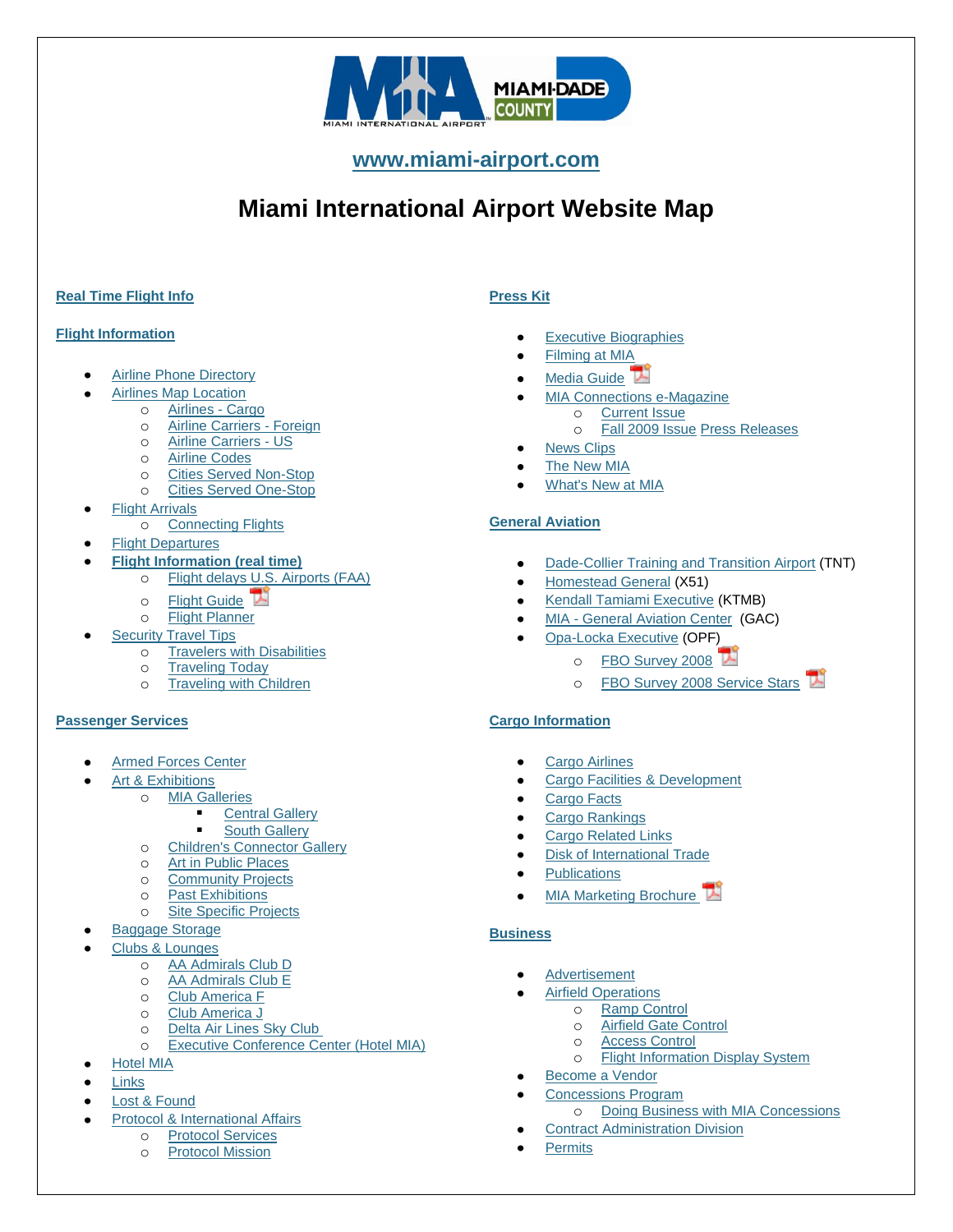#### o [Protocol Facts](http://www.miami-airport.com/protocol_facts.asp)

- [Services & Amenities](http://www.miami-airport.com/services_and_amenities.asp)  $\bullet$
- [Shopping & Dining](http://www.miami-airport.com/shopping_map.asp)
- [Useful Phone Numbers](http://www.miami-airport.com/phone_numbers.asp)
- [What to Do During Layovers](http://www.miami-airport.com/what_to_do_during_layovers.asp)

#### **[Customer Service](http://www.miami-airport.com/customer_service.asp)**

- [Customer Service](http://www.miami-airport.com/customer_service.asp)
- FAQs [Passenger Services](http://www.miami-airport.com/faqs.asp)
- [MIA Tours](http://www.miami-airport.com/tours.asp)
- [MIA Volunteer Ambassadors](http://www.miami-airport.com/volunteer_program.asp)
- [Reward & Recognition \(R&R\) Program](http://www.miami-airport.com/rr.asp)
	- o [Winners 2009](http://www.miami-airport.com/2009_winners.asp)
	- o [Winners 2008](http://www.miami-airport.com/2008_winners.asp)
	- o [Winners](http://www.miami-airport.com/2007_winners.asp) 2007

#### **[Public Safety](http://www.miami-airport.com/airport_security.asp)**

- [Crime Stoppers](http://www.miami-airport.com/crime_stoppers.asp)
- [ID Section](http://www.miami-airport.com/id_badging_info.asp)
- [Miami-Dade Fire Department \(MDFD\)](http://www.miami-airport.com/airport_fire.asp)
- [Miami-Dade Police Department \(MDPD\)](http://www.miami-airport.com/airport_police.asp)
- [Security Travel Tips](http://www.miami-airport.com/security_travel_tips.asp)
	- o [TSA's Travel Tips](http://www.tsa.gov/)
	- o [DHS' Advisory System](http://www.dhs.gov/xinfoshare/programs/)
	- o [FAA's FAQs](http://www.faa.gov/about/office_org/headquarters_offices/ato/service_units/acquisition/bits/faq/) [CBP](http://www.miami-airport.com/www.cbp.gov)

## **[Ground Transportation](http://www.miami-airport.com/bus_and_rail_info.asp)**

- [Bus & Rail Info](http://www.miami-airport.com/bus_and_rail_info.asp)
	- [Car Rental Services](http://www.miami-airport.com/car_rental.asp) o [New Rental Car Center \(RCC\)](http://www.miami-airport.com/cip_rcc.asp)
- [Ground Transportation FAQ's](http://www.miami-airport.com/faqs.asp#ground)
- [Hotel Shuttles](http://www.miami-airport.com/hotel_shuttles.asp)
- [Taxi and Limousines](http://www.miami-airport.com/taxi_shuttle_limos.asp)
- [Useful Transportation Links](http://www.miami-airport.com/useful_trans_links.asp)

## **[Parking](http://www.miami-airport.com/parking_rates.asp)**

- [Accessible Parking Areas](http://www.miami-airport.com/access_parking_areas.asp)
- [Cell Phone Waiting Lot](http://www.miami-airport.com/cell_phone_parking.asp)
- [Driving Directions](http://www.miami-airport.com/driving_directions.asp)
	- o [Road Construction and Traffic Reports](http://www.miami-airport.com/html/traffic_report.html)
	- o [FDOT Traffic Info](http://www.micdot.com/)
	- o [Real Time Miami-Dade Traffic](http://www.smartraveler.com/scripts/miamidademap.asp?city=sfl&cityname=South+Florida)
- [Parking FAQs](http://www.miami-airport.com/faqs.asp)
- Parking [Options & Rates](http://www.miami-airport.com/parking_rates.asp)
	- o [\\$8 per Day Park & Ride](http://www.miami-airport.com/parking_rates.asp#ride)
	- o [Long Term Parking](http://www.miami-airport.com/parking_rates.asp#long)
	- o [Short Term Parking](http://www.miami-airport.com/parking_rates.asp#short) o [Valet Parking](http://www.miami-airport.com/parking_rates.asp#valet)
	-
- [SunPass Plus Brochure](http://www.miami-airport.com/pdfdoc/MIA-Sunpass-Plus-brochure.pdf)
- [Where to Park](http://www.miami-airport.com/where_to_park.asp)

# **[Airport Maps](http://www.miami-airport.com/terminal_gates.asp)**

- [Airline Locations](http://www.miami-airport.com/where_to_park.asp)
- [Baggage Claim Domestic](http://www.miami-airport.com/baggage_domestic.asp)
- [Baggage Claim International](http://www.miami-airport.com/baggage_international.asp)
- o [Permits Procedures](http://www.miami-airport.com/business_permits2.asp)
- o [Required Forms](http://www.miami-airport.com/permits_required_forms.asp)
- [Procurement/Contracts](http://www.miami-airport.com/procurement_contract.asp)
	- o [Upcoming Projects Six Month Forecast](http://www.miami-airport.com/pdfdoc/upae.pdf)
	- o [Contracts Administration](http://www.miami-airport.com/contracts_division.asp)
	- o [Miami-Dade County Department of](http://www.miamidade.gov/dpm/)  [Procurement Management](http://www.miamidade.gov/dpm/)
	- o [Municipality Code Search](http://library7.municode.com/default-test/home.htm?infobase=10620&doc_action=whatsnew)
	- o [Vendor Enrollment](https://services.miamidade.gov/DPM/enroll.aspx)

## **[Capital Improvement Program](http://www.miami-airport.com/capital_improvement.asp)**

- [A/E Selection](http://www.miami-airport.com/ae_selection.asp)
- **[Bids](http://www.miami-airport.com/bids.asp)** 
	- [Capital Improvement Program \(CIP\)](http://www.miami-airport.com/capital_improvement.asp)
		- o [CIP-South Terminal](http://www.miami-airport.com/cip_south_terminal.asp)
		- o [CIP-North Terminal](http://www.miami-airport.com/cip_north_terminal.asp)
		- o [Rental Car Center \(RCC\)](http://www.miami-airport.com/cip_rcc.asp)
		- o [CIP-MIA Mover](http://www.miami-airport.com/cip_mia_mover.asp)
		- o [MIA Mover Construction Photos](http://www.miami-airport.com/cip_mia_mover_pictures.asp)
- [Documents & Manuals](http://www.miami-airport.com/docs_and_manuals.asp)
	- o [Design Guidelines Manual \(DGM\)](http://www.miami-airport.com/design_guidelines.asp)
	- o [Deliverables Requirements Manual \(DRM\)](http://www.miami-airport.com/deliverables_requirements.asp)
	- o [Life Safety Master Plan \(LSMP\)](http://www.miami-airport.com/life_safety_master_plan.asp)
	- o [Paging System Master Plan \(PSMP\)](http://www.miami-airport.com/paging_system_master_plan.asp)
	- o [Construction Inspection Services \(CIS\)](http://www.miami-airport.com/construction_inspection_services.asp)
	- o [Quality Assurance Manual \(QAM\)](http://www.miami-airport.com/quality_assuarance_manual.asp)
	- o [Stormwater Pollution Prevention Plan](http://www.miami-airport.com/stormwater_pollution_prevention_plan.asp)  [\(SWPPP\)](http://www.miami-airport.com/stormwater_pollution_prevention_plan.asp)
- [Master Plan & CIP](http://www.miami-airport.com/master_plan.asp)  $\bullet$
- [NTD\(North Terminal Development\)](http://www.miami-airport.com/north_terminal_development_program.asp)
- [Status Report](http://www.miami-airport.com/status_report.asp)

# **[About MIA](http://www.miami-airport.com/about_us.asp)**

- [Airport Id Badge Information](http://www.miami-airport.com/id_badging_info.asp)
- [Annual Report](http://www.miami-airport.com/annual_report.asp)
- [Economic Impact Study](http://www.miami-airport.com/pdfdoc/MDAD_Economic_Impact_Brochure2009.pdf)
- [Employment](http://www.miamidade.gov/hr/jobs_welcome.asp)
- **[Environmental](http://www.miami-airport.com/environmental.asp)** 
	- o [Final Environmental Assessment \(Runway -](http://www.miami-airport.com/runway_assessment.asp) [TMB\)](http://www.miami-airport.com/runway_assessment.asp)
	- o [Final Environmental Assessment \(MIA\)](http://www.miami-airport.com/mia_assessment.asp)
	- o [Final Notice Mitigation Study For Kendall-](http://www.miami-airport.com/pdfdoc/Final_TMB_Noise_Study.pdf)[Tamiami Executive Airport](http://www.miami-airport.com/pdfdoc/Final_TMB_Noise_Study.pdf)
	- [Facts-at-a-Glance](http://www.miami-airport.com/facts.asp)
- [Idle Run Permit Form](http://www.miami-airport.com/pdfdoc/Idle_Run_Permit_package.pdf)
- [MIA Facts Sheet](http://www.miami-airport.com/mia_facts.asp)
- [MIA Rules And Regulations](http://www.miami-airport.com/rules_and_regulations.asp)
- [Noise Abatement](http://www.miami-airport.com/noise_abatement.asp)
	- o [Noise Abatement Publication](http://www.miami-airport.com/pdfdoc/noisepub.pdf)
- [Planning & Grants](http://www.miami-airport.com/planning_forms_maps.asp)
- [Planning Forms & Maps](http://www.miami-airport.com/planning_forms_maps.asp)
- [Pollution Prevention](http://www.miami-airport.com/env_pollution_prevention.asp)
- [Professional Compliance](http://www.miami-airport.com/compliance_division.asp)
- [Rates & Fees](http://www.miami-airport.com/pdfdoc/FY_10_Rates_Fees_and_Charges_Book.pdf)
- [State of the Port 2009](http://www.miami-airport.com/pdfdoc/State_of_Port_2009.pdf)
- State of the Port 2010